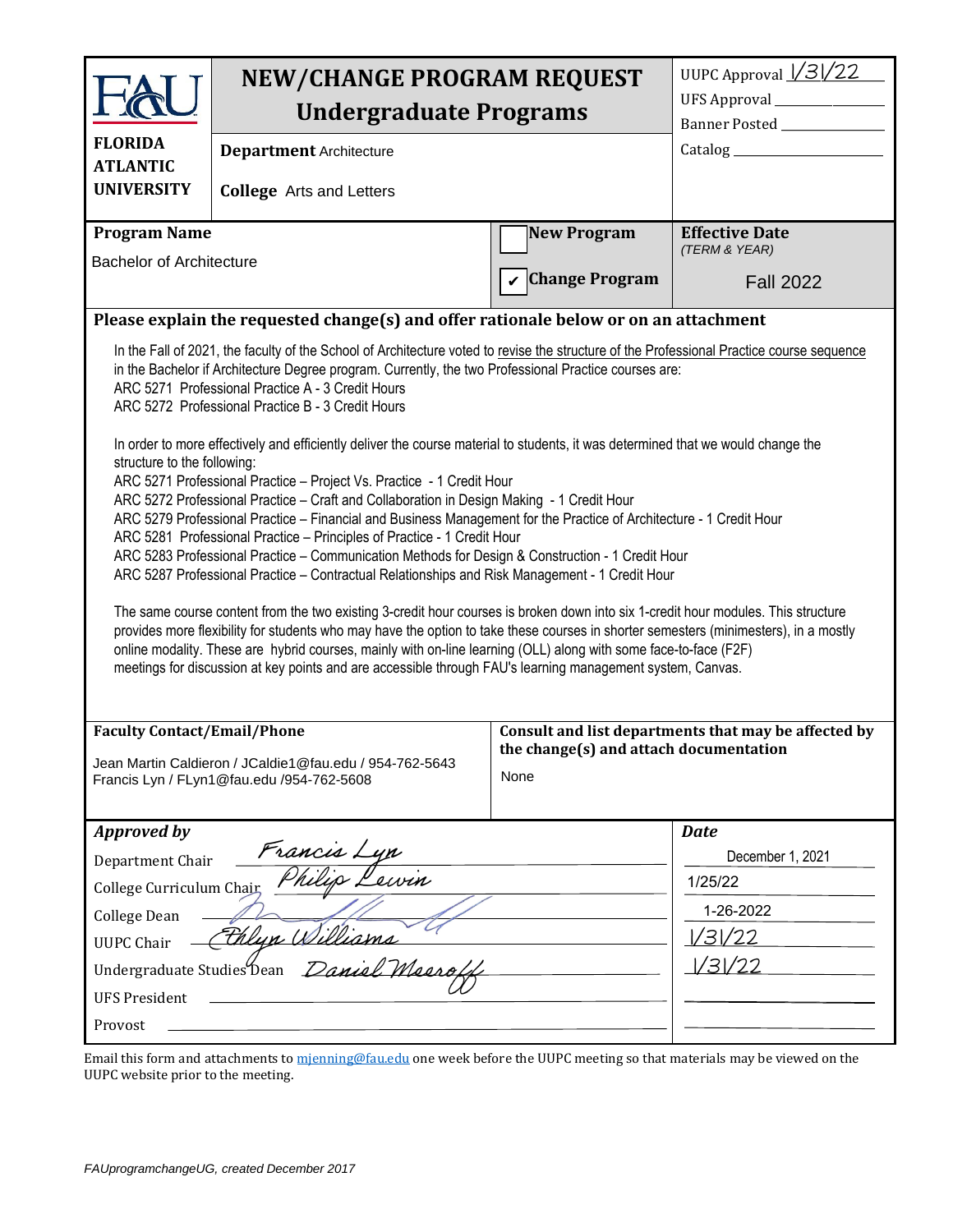# **Catalogue Changes**

## **Bachelor of Architectu**re with Major in Architecture

(Minimum 159 approved course credits required)

## **Upper-Division Professional Degree Course Sequence**

All students admitted to the B.Arch. program are expected to enter the professional course sequence with the ability to prepare graphic presentations utilizing normative, descriptive, architectural drawing techniques.

A minimum grade of "C" is required for each architecture (ARC-prefixed) course, including electives. A grade of "C-" or below does not meet this requirement. When a grade below a "C" is earned, the course will not count toward any portion of the 159-credit requirement. The 159 credit requirement must be met by all students seeking the first professional B.Arch. degree.

| Year 3 (Junior Level)                                 |                       |                |  |  |  |  |
|-------------------------------------------------------|-----------------------|----------------|--|--|--|--|
| Architectural Representation                          | <b>ARC 3133</b>       | 3              |  |  |  |  |
| Architectural Design 5                                | <b>ARC 3320</b>       | 4              |  |  |  |  |
| Materials and Methods of Construction                 | <b>ARC 3463</b>       | 3              |  |  |  |  |
| Pre-Modern Architecture History and<br>Theory         | <b>ARC 3710</b>       | 3              |  |  |  |  |
| Site Planning and Engineering                         | <b>ARC 3374</b>       | $\overline{3}$ |  |  |  |  |
| Architectural Design 6                                | <b>ARC</b><br>3321 or |                |  |  |  |  |
| <b>Vertical Studio</b>                                | <b>ARC 4322</b>       | 4              |  |  |  |  |
| <b>Architectural Structures 2</b>                     | <b>ARC 3503</b>       | 3              |  |  |  |  |
| <b>Environmental Technology 1</b>                     | <b>ARC 3610</b>       | 3              |  |  |  |  |
| Introduction to Digital Modeling<br>and Documentation | <b>ARC 3185C</b>      | 3              |  |  |  |  |
| Architectural Research Methods<br>and Analysis        | <b>ARC 3091</b>       | 3              |  |  |  |  |
| Year 4 (Senior Level)                                 |                       |                |  |  |  |  |
| <b>Architectural Theory</b>                           | <b>ARC 4219</b>       | $\overline{3}$ |  |  |  |  |
| Architectural Design 7                                | <b>ARC</b><br>4326 or |                |  |  |  |  |
| <b>Vertical Studio</b>                                | <b>ARC 4322</b>       | 4              |  |  |  |  |
| Modern Arch. History and Theory                       | <b>ARC 4712</b>       | 3              |  |  |  |  |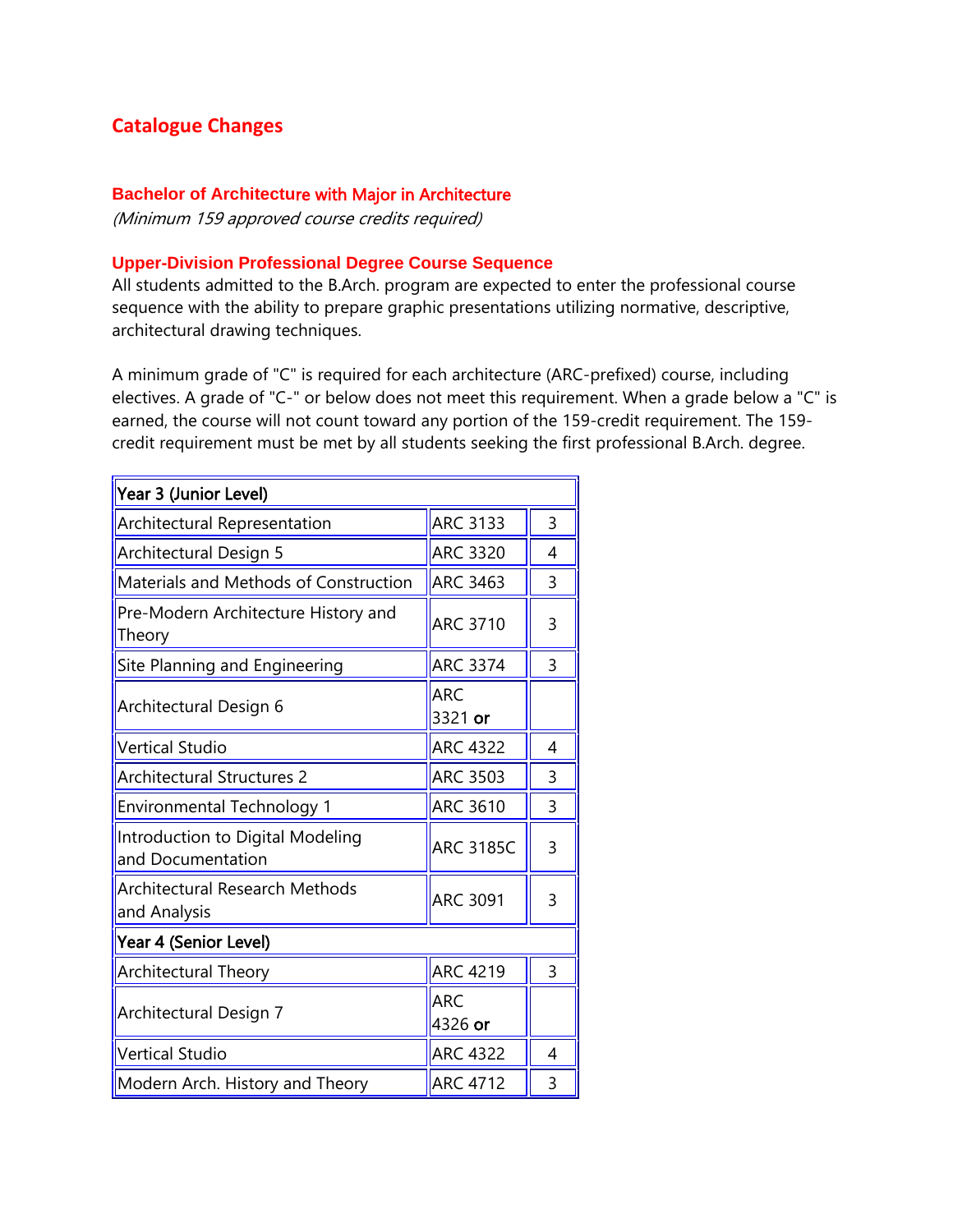| Architectural Design 8            | <b>ARC</b><br>4327 or |   |
|-----------------------------------|-----------------------|---|
| Vertical Studio                   | <b>ARC 4322</b>       |   |
| <b>Environmental Technology 2</b> | <b>ARC 4620</b>       | 3 |
| Architectural Structures 3        | <b>ARC 4504</b>       | 3 |
| Digital Elective                  |                       | 3 |
| Electives                         |                       | q |

Note: Students may enroll once in ARC 4322, Vertical Studio, as a substitute for one of the following: ARC 3321, ARC 4326 or ARC 4327. Prerequisites and corequisites for each of the above courses must be passed with a grade of "C" or better. (See Course Descriptions [section](https://www.fau.edu/academic/registrar/PREcatalog/architectureDES.php) for ARC 3321, ARC 4326 and ARC 4327 for further information.

| Year 5 (Thesis Level)                                                                                   |                 |                         |  |  |  |
|---------------------------------------------------------------------------------------------------------|-----------------|-------------------------|--|--|--|
| <b>Advanced Architectural Design 1</b>                                                                  | <b>ARC 5328</b> | 6                       |  |  |  |
| <u>Professional Practice A</u>                                                                          | <b>ARC 5271</b> | $\overline{\mathbf{3}}$ |  |  |  |
| <b>Professional Practice - Project versus</b><br>Practice                                               | <b>ARC 5271</b> |                         |  |  |  |
| Professional Practice - Craft and<br><b>Collaboration in Design and Making</b>                          | <b>ARC 5272</b> |                         |  |  |  |
| Professional Practice - Financial and<br><b>Business Management for the Practice of</b><br>Architecture | <b>ARC 5279</b> | 1                       |  |  |  |
| <b>Topical Design Studio</b>                                                                            | <b>ARC 5352</b> | 6                       |  |  |  |
| <b>Professional Practice B</b>                                                                          | <b>ARC 5272</b> | $\overline{\mathbf{3}}$ |  |  |  |
| Professional Practice - Principles of<br>Practice                                                       | <b>ARC 5281</b> |                         |  |  |  |
| <b>Professional Practice - Communication</b><br><b>Methods for Design and Construction</b>              | <b>ARC 5283</b> | 1                       |  |  |  |
| Professional Practice - Contractual<br><b>Relationships and Risk Management</b>                         | <b>ARC 5287</b> |                         |  |  |  |
| Introduction to Urban Design                                                                            | <b>ARC 6305</b> | 3                       |  |  |  |
| Electives (3000, 4000, 5000 level)                                                                      |                 | 12                      |  |  |  |